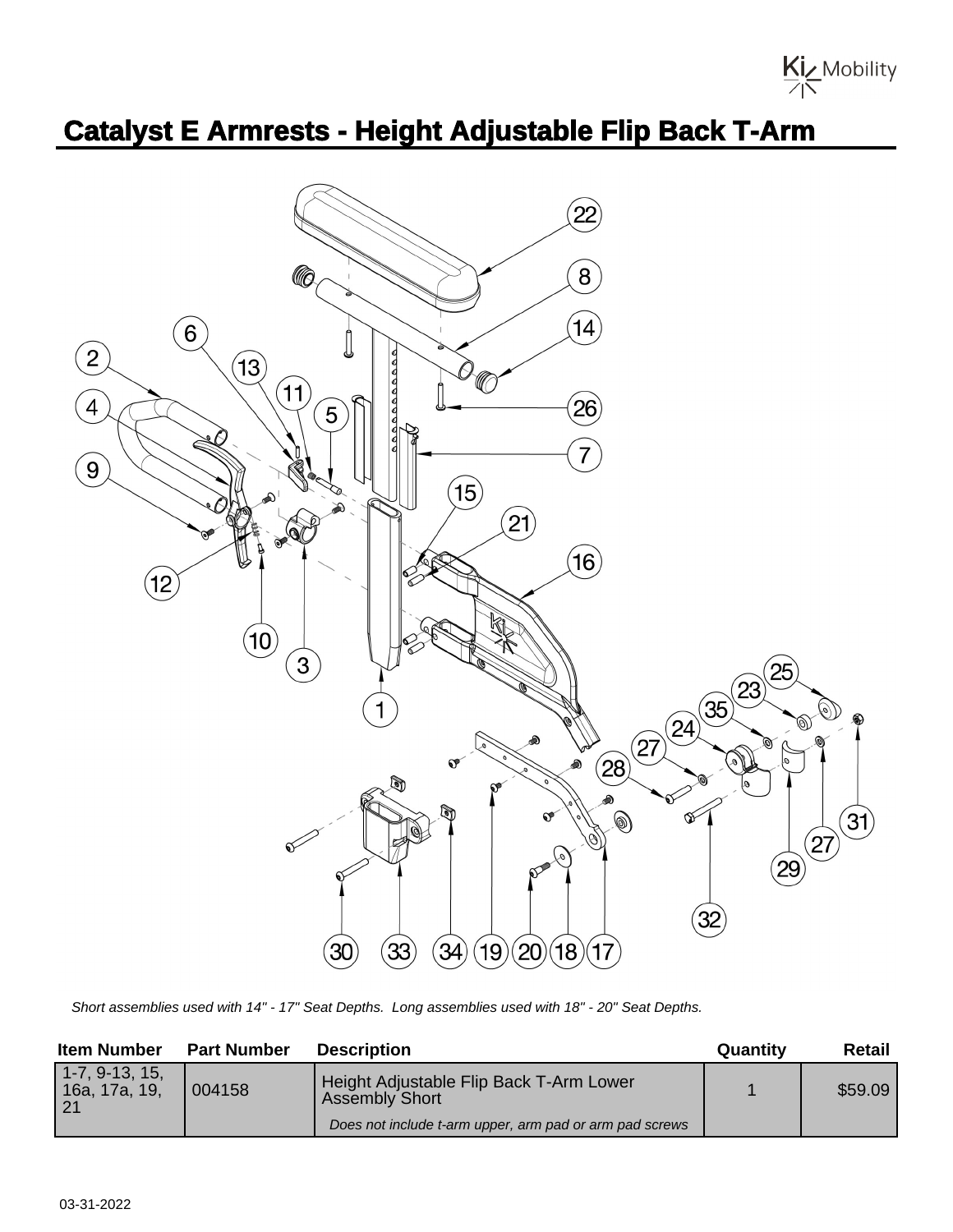| <b>Item Number</b>                                                         | <b>Part Number</b> | <b>Description</b>                                                                                                                                                                | Quantity    | Retail   |
|----------------------------------------------------------------------------|--------------------|-----------------------------------------------------------------------------------------------------------------------------------------------------------------------------------|-------------|----------|
| $\overline{1}$ -7, 9-13, 15,<br>16b, 17b, 19,<br>21                        | 004159             | Height Adjustable Flip Back T-Arm Lower<br>Assembly Long                                                                                                                          | 1           | \$59.09  |
|                                                                            |                    | Does not include t-arm upper, arm pad or arm pad screws                                                                                                                           |             |          |
| 1-7, 8a, 9-15,<br>16a, 17a, 19,<br>21                                      | 003459             | Height Adjustable Flip Back T-Arm Short Desk                                                                                                                                      | 1           | \$137.90 |
|                                                                            |                    | Does not include arm pad or arm pad screws                                                                                                                                        |             |          |
| 1-7, 8b, 9-15,<br>16a, 17a, 19,<br>21                                      | 003460             | Height Adjustable Flip Back T-Arm Short Full                                                                                                                                      | 1           | \$137.90 |
|                                                                            |                    | Does not include arm pad or arm pad screws                                                                                                                                        |             |          |
| 1-7, 8a, 9-15,<br>16b, 17b, 19,<br>21                                      | 003461             | Height Adjustable Flip Back T-Arm Long Desk                                                                                                                                       | 1           | \$137.90 |
|                                                                            |                    | Does not include arm pad or arm pad screws                                                                                                                                        |             |          |
| 1-7, 8b, 9-15,<br>16b, 17b, 19,<br>21                                      | 003462             | Height Adjustable Flip Back T-Arm Long Full                                                                                                                                       | 1           | \$137.90 |
|                                                                            |                    | Does not include arm pad or arm pad screws                                                                                                                                        |             |          |
| 1-7, 9-13, 15,<br>16a, 17a, 18-<br>21, 24, 25, 31,<br>32                   | 504567             | Height Adjustable Flip Back T-Arm Short Retrofit<br>Assembly, Catalyst 5                                                                                                          | 1           | \$209.59 |
|                                                                            |                    | This kit is used to retrofit from a Height Adjustable T-Arm to<br>a Height Adjustable Flip Back T-Arm. This kit is to retrofit<br>one side.                                       |             |          |
| 1-7, 9-13, 15,<br>16b, 17b, 18-<br>21, 24, 25, 31,                         | 504568             | Height Adjustable Flip Back T-Arm Long Retrofit<br>Assembly, Catalyst 5                                                                                                           | 1           | \$209.59 |
| 32                                                                         |                    | This kit is used to retro fit from a Height Adjustable T-Arm<br>to a Height Adjustable Flip Back T-Arm. This kit is to retrofit<br>one side.                                      |             |          |
| 1-7, 8a, 9-15,<br>16a, 17a, 18-<br>21, 22b, 24-26,<br>31, 32               | 504569             | Height Adjustable Flip Back T-Arm Short Desk<br>with Standard Pad Assembly, Catalyst 5                                                                                            | 1           | \$209.59 |
| 1-7, 8b, 9-15,<br>16a, 17a, 18-<br>21, 22a, 24-26,<br>31, 32               | 504570             | Height Adjustable Flip Back T-Arm Short Full with<br>Standard Pad Assembly, Catalyst 5                                                                                            | 1           | \$209.59 |
| 1-7, 8a, 9-15,<br>16b, 17b, 18-<br>21, 22b, 24-26,<br>31, 32               | 504571             | Height Adjustable Flip Back T-Arm Long Desk<br>with Standard Pad Assembly, Catalyst 5                                                                                             | 1           | \$209.59 |
| $\overline{1}$ -7, 8b, 9-15,<br>16b, 17b, 18-<br>21, 22a, 24-26,<br>31, 32 | 504572             | Height Adjustable Flip Back T-Arm Long Full with<br>Standard Pad Assembly, Catalyst 5                                                                                             | 1           | \$209.59 |
| 18, 20, 24, 25                                                             | 112958             | Armrest Flip Back Height Adj T-Arm Hinge<br>Assembly, PAIR, Catalyst 5<br>This kit is for a pair of hinge assemblies. A pair is required<br>as a replacement as of May 19th, 2021 | $\mathbf 1$ | \$43.26  |
| 30, 33-34                                                                  | 116058             | Height Adjustable Flip Back Receiver Assm Cat E                                                                                                                                   | 1           | \$18.00  |
| 31, 32                                                                     | 504577             | Height Adjustable Flip Back T-Arm Mounting<br><b>Hardware Assembly</b><br>This kit contains various mounting hardware for multiple                                                | 1           | \$14.34  |
|                                                                            |                    | configurations                                                                                                                                                                    |             |          |